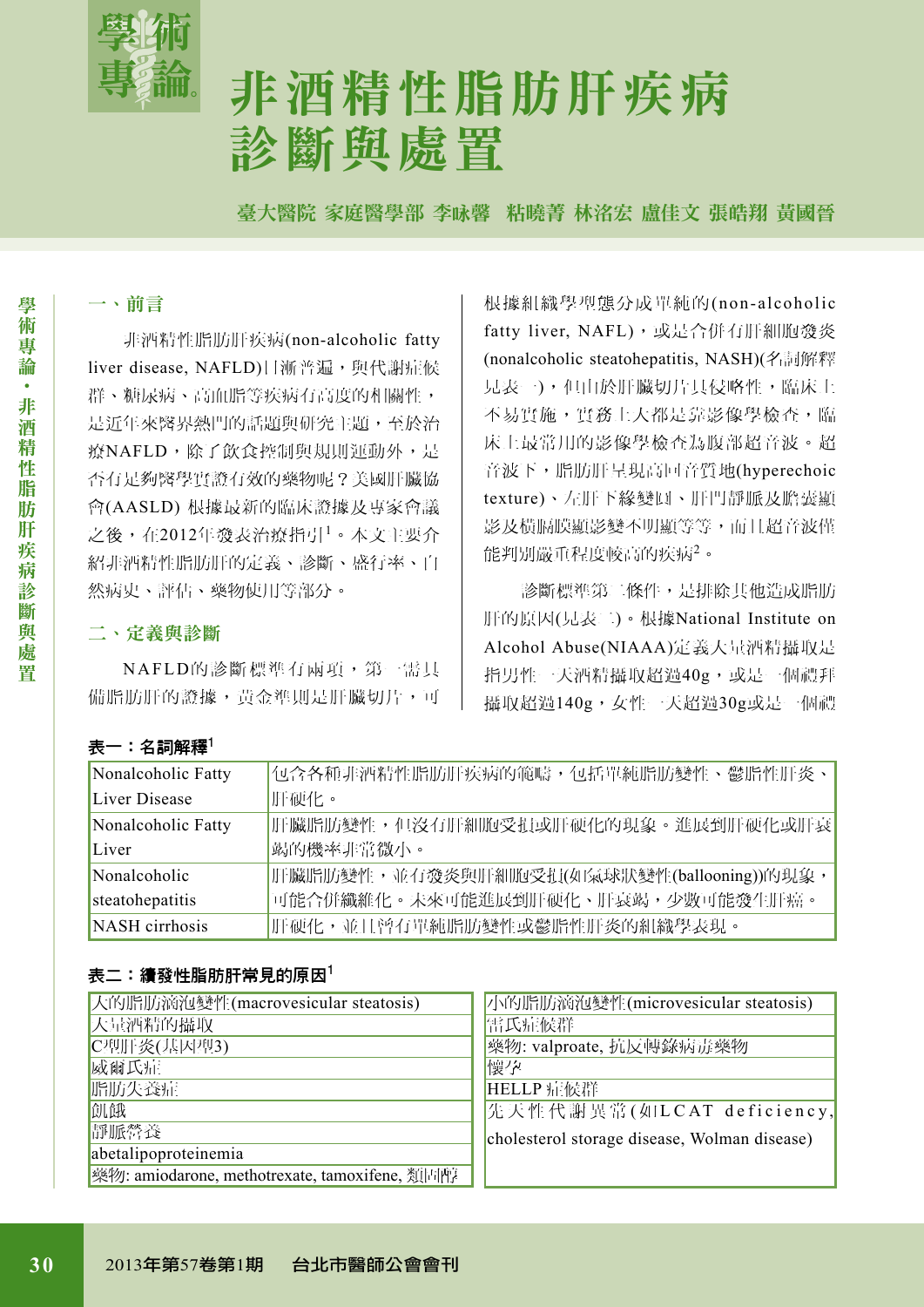拜超過70g。少數橫斷式研究顯示少量喝酒(每 天少於10克酒精攝取量)對於NAFLD是有幫助 的。

除了影像學之外,我們沒有敏感度高的抽 血檢查可以診斷脂肪肝。就檢驗肝功能ALT為 例,雖然根據一個肥胖小孩的研究,ALT大於 30對於脂肪肝的偵測有92%的敏感度,但是根 據Dallas Heart Study,脂肪肝病人79%的肝功 能是正常範圍,這暗示著正常的肝功能並無法 排除肝臟脂肪變性(steatosis)的可能性3。

## 三、盛行率

對於一般人,NAFLD盛行率依診斷工 具不同其範圍從6.3%到33%,平均20%,而 NASH的盛行率更低,只有3-5%而已<sup>4,5</sup>。但是 對於高危險族群,其盛行率是大大升高的, 對於肥胖需要施行切胃手術病人,盛行率高達 90%,對於糖尿病病人,盛行率69%,對於高 血脂病人,盛行率有50%。

NAFLD病人的高血脂型態通常是高三酸 甘油酯與高密度脂蛋白膽固醇過低。另外,還 有一些因素認為與NAFLD有關,如:男性、 年齡、多囊性卵巢症候群、甲狀腺低下、阻 塞性睡眠呼吸中止症等。許多醫師臨床經驗 觀察到代謝症候群與NAFLD的相關性,而且 BMI與腰圍越大,NAFLD的盛行率越高,但 是根據統計,有66.8%男性與70.4%女性具有 NAFLD卻沒有代謝症候群<sup>3</sup>,這暗示著NAFLD 的致病機轉有多種成因導致。

## 四、自然病史

NAFLD病人的病史可以說是兩極化,

N A F L 常 常 是 慢 性 的 變 化 , 預 後 良 好 , 而 NASH可能進展到肝硬化、肝衰竭、或是肝 癌。根據長期的追蹤,NAFL與對照組相比 較,有較高的心血管疾病死亡率,而NASH病 人有較高的肝臟相關死亡率,少部分人會從 NASH而變成肝硬化,其肝硬化10年的存活率 為81.5%,與C型肝炎肝硬化的預後相同,但 是比C型肝炎肝硬化得到肝癌的機率小很多。

#### 五、評估

由於對此疾病的治療方式尚未明朗,不 論是對於一般群眾、高危險群或是有家族病 史的人,並不需要針對此疾病做篩檢。然而 對於新的疑似NAFLD個案,首先要排除其 他造成脂肪肝的原因,可以抽血如C型肝炎 抗體(Anti-HCV)、銅離子濃度、儲鐵蛋白 (serum ferritin)、運鐵蛋白飽和度(transferrin saturation)、以及自體免疫抗體(ANA、 ASMA),如果儲鐵蛋白升高,再伴隨HFE基 因上面的C282Y突變,就要考慮肝臟切片排除 嚴重的肝發炎與纖維化。有21%NAFLD病人 會看到ANA>1:160或是ASMA>1:40的現象, 但是並無伴隨組織學的變化。

因為肝切片施行的困難,發展出一個非 侵入性的方式以評估NAFLD發展成NASH的 方法,包括NAFLD Fibrosis Score、Enhanced Liver Fibrosis(ELF) panel、以及transient elastography。其中NAFLD Fibrosis Score可在 網路上提供使用(http://nafldscore.com),評估 包含六個面向:年齡、BMI、空腹血糖、血小 板、白蛋白、AST/ALT比例。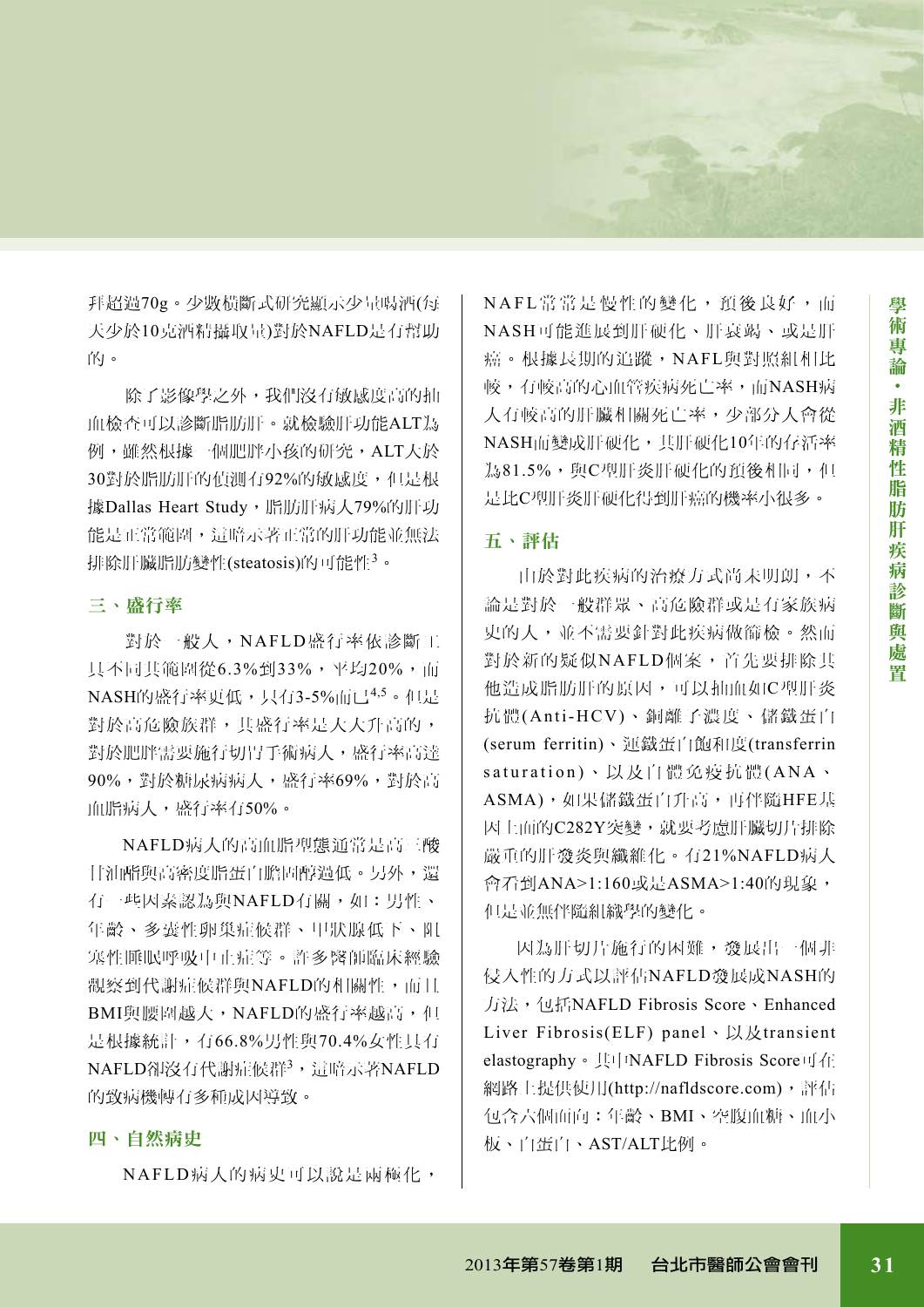如果NAFLD病人合併有其他肝臟的疾 病,像是C型肝炎,通常代表其肝炎的嚴重度 較高,而且對於干擾素以及抗病毒藥物的效 果較差。另外primary biliary cirrhosis(PBC)病 人會合併高達40.5%脂肪變性以及15%的脂肪 變性肝炎。當發現其他的慢性肝炎合併脂肪變 性時,要做心血管疾病風險的評估,但目前對 於改善其脂肪變性,對於疾病的自然病程的影 響,並無研究。

## 六、處置

原則上因為NAFL有很好的預後,所以治 療NAFLD應該要針對其心血管風險做控制, 至於NASH因為預後不好,所以需要更多的關 注 $^1$ 。

## 生活型態改變

體重減輕對NAFLD是有幫助的,體重減 輕到達3-5%可以改善脂肪變性,但是要改善 發炎的現象,體重減輕必須到達10%。運動本 身可以改善脂肪變性,但是對肝臟組織學的改 善是有限的。

#### **Metformin**

最近一個統合分析(Meta-Analysis)顯示, 無論metformin的劑量多寡、或是有沒有糖尿 病,使用6-12個月的metformin加上生活型態 改變與單純生活型態改變的病人,其肝臟功 能以及組織學並無改善。因此metformin對於 肝臟的組織學沒有幫助,並不建議當做治療 NAFLD的藥物。

#### **Thiazolidinediones**

最近一個統合分析總結了5個隨機控制

實驗(Randomized Control Trial, RCT),無論 是否有糖尿病,pioglitazone顯著的改善脂肪 變性(OR=4.05, 95% CI: 2.58-6.35)以及發炎 (OR=3.53, 95% CI:2.21-5.64)但是對於纖維化 是無效的(OR=1.40, 95% CI: 0.87-2.24)<sup>6</sup>, 但 是對於長期使用的安全性卻充滿爭議,包括心 血管疾病、心衰竭、膀胱癌、以及骨質流失的 風險。也因為以上的風險,目前rosiglitazone 在歐洲已經下市,在美國被嚴格控管。因此無 論是否合併有糖尿病,pioglitazone可以用於治 療NASH,但是長期使用的安全性充滿爭議。

#### 維他命**E**

氧化的壓力被認為是NASH惡化的因素, 所以抗氧化劑的使用被認為是一個治療的方 式,維他命E的使用可以使NASH病人的肝指 數下降並且使組織學改善,包括脂肪變性、發 炎、氣球變性(balloning),但是對於纖維化沒 有改善的效果7。最近一個大型研究(PIVENS) 顯示純的α-tocopherol 每天口服800單位連續 96週,比起對照組有很大改善(42% v.s 19%, P<0.001, number needed to treat=4.4)<sup>8</sup> 。但有研 究顯示維他命E的使用會使死亡率上升,以及 攝護腺癌機率上升(absolute increase of 1.6 per 1000 person years of Vitamin E use)<sup>9</sup>。因此對 於NASH之非糖尿病病患,維他命E每天800單 位可以當作第一線治療,至於NASH合併糖尿 病的病患、NAFLD未切片證實的病患、NASH 肝硬化的病患,直到有更多研究之前,並不建 議使用維他命E治療。

### **Ursodexycholic acid(UDCA)**

一 大 型 的 多 機 構 隨 機 控 制 實 驗 已 證 實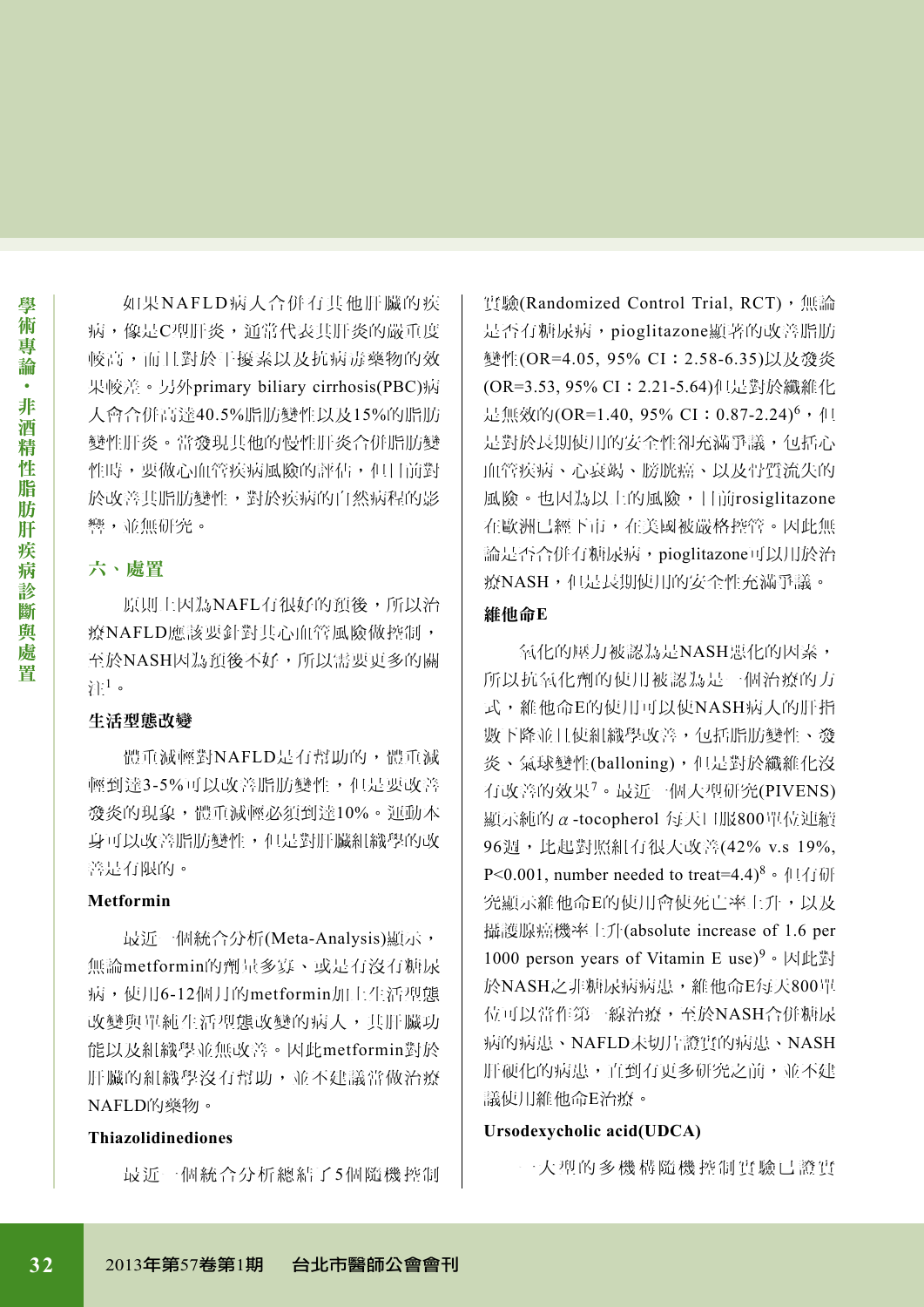# UDCA對於NASH並無幫助。

# **Omega-3 fatty acids**

目前美國已開放用於治療高三酸甘油酯血 症,但是對於NAFLD的研究仍正在進行中。

# **Statin**

有鑑於NAFLD病人擁有較高的心血管 風險,statin是降低血脂肪的重要藥物,對於 NAFLD病人,比起其他肝臟病的病人,使 用statin所引起肝臟受損的風險是一樣的,但 是使用statin對於NASH並無幫助。因此對於 NAFLD同時合併有高血脂的病人,使用statin 是安全的。

# 減重手術

目前並無隨機控制實驗來做效果的評估, 其中一個世代研究(cohort study)顯示一年後追 蹤肝臟組織學大有進步,而一到五年期間無 大改變10。因此目前並無足夠的研究以做出結 論,所以尚無法評論。

# 七、結語

NAFLD是預後良好的疾病,但是會合併 較高的心血管死亡率,可以用NAFLD score 去評估發展成NASH的風險。對於NASH非糖 尿病的病人,維他命E是第一線的選擇,對於 NASH合併糖尿病的病人,pioglitazone可能 是個合適的選擇,對於NASH合併高血脂的 病人,statin是安全的降血脂用藥。但是治療 NAFLD一切還是都要從最基本的飲食控制、 規則運動與減重做起,才是治本之道。

- 1. Chalasani N, Younossi Z, Lavine JE, et al: The Diagnosis and Management of Non-Alcoholic Fatty Liver Disease: Practice Guideline by the American Association for the Study of Liver Disease, American College of Gastroenterology, and the American Gastroenterological Association. Am J Gastroenterol 2012; 107:811–26.
- 2. Needleman L, Kurtz AB, Rifkin MD, et al: Sonography of diffuse benign liver disease: accuracy of pattern recognition and grading. Am J Roentgenol 1986; 146: 1011-5.
- 3. Hamaguchi M, Takeda N, Kojima T, et al: Identification of individuals with nonalcoholic fatty liver disease by the diagnostic criteria for the metabolic syndrome. World J gastroenterology 2012; 18:1508-16.
- 4. Milić S, Stimac D: Nonalcoholic fatty liver disease/steatohepatitis: epidemiology, pathogenesis, clinical presentation and treatment. Dig Dis 2012; 30: 158-62.
- 5. Vernon G, Baranova A, Younossi ZM: Systematic review: the epidemiology and natural history of non-alcoholic fatty liver disease and non-alcoholic steatohepatitis in adults. Aliment Pharmacol Ther 2011; 34: 274–85.
- 6. Lincoff A, Wolski K, Nicholls S, et al: Pioglitazone and risk of cardiovascular events in patients with type 2 diabetes mellitus. A

# 八、參考文獻